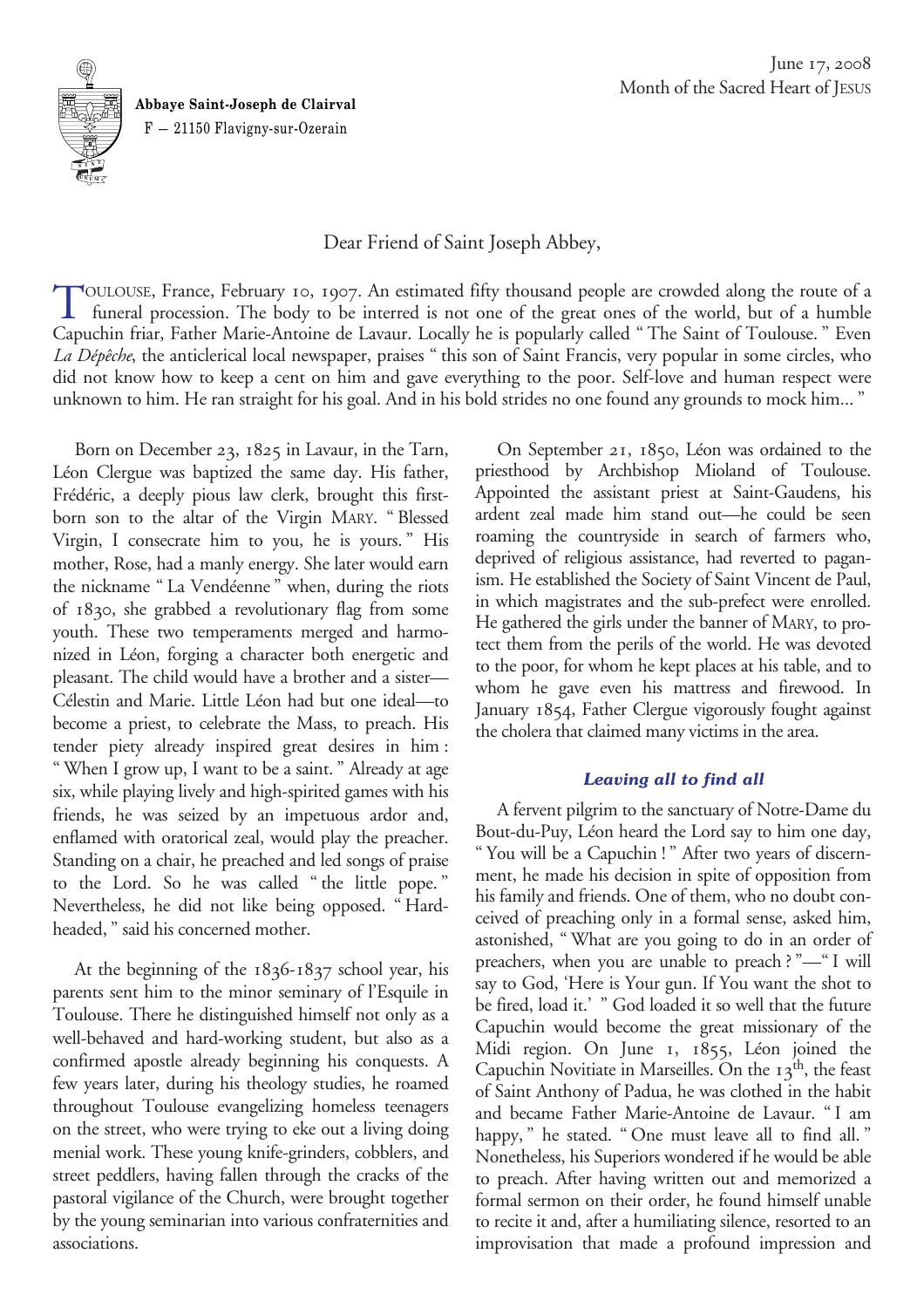brought about conversions. For his whole life, Father Marie-Antoine would content himself with writing the outline of his homilies, on which he would meditate at length before God; then he would turn himself over to inspiration. On June 13, 1856, he took his vows. His Superiors soon gave him the ministry of preaching. His commanding height, his long beard, his lively gaze, his sweet smile, and his entirely spontaneous eloquence soon captivated the working-class districts of Marseilles.

In 1857, Father Marie-Antoine founded the monastery of Saint Louis of Toulouse, which would be his base during the fifty years of his apostolate as a preacher. He became "the Apostle of the Midi" (the south of France), a "Midi" that encompassed a third of France. Whether invited to preach a mission for Lent or for a Month of MARY, one thing remained constant: "Every mission," he said, "is a war. So I have always felt the need to place them under the banner of the Mother of warriors (MARY)". His preaching bore extraordinary fruit, drawing crowds to churches; many returned to the sacraments, particularly the most hardened sinners, for the conversion of whom he had a special grace from God. His one concern was to bring souls to God. Since he had been a novice his prayer was, "My God, give me a soul! Another! Another!" Did he have to load wood? "My God, another soul!" Pick vegetables? "My God, for each one, give me a soul!"

## *A great lever*

When Father Marie-Antoine arrived in a parish, he had the bells rung, leaflets passed out, posters hung. First he spoke to the Pastor and the most faithful of his flock: "It is not enough, at this time, to have a great faith lively, informed, enlightened. It must be militant and triumphant. Evil must be defeated with faith. There is no other weapon." Children were the best ambassadors in families, and Thursday was reserved for them. He recommended prayer above all to them. He had them kneel and, before the sign of the cross, spoke to them some appropriate words, illustrated with stories, to get them to understand the importance of prayer and the qualities it must have. Prayer is the great lever, especially the prayer of children. "When everything seems lost or impossible," he wrote, "find a small child, very small, scarcely able to lisp. Have him join his little hands and recite a 'Hail MARY.' Say it yourself with him, piously." Well before the decrees of Saint Pius X, Father de Lavaur understood the desires of the Church with regard to the early reception of Communion by children. To prepare these young hearts, he explained contrition to them, brought them before JESUS in the Tabernacle, and made with them a fervent act of contrition.

Father Marie-Antoine put Christian women in the school of JESUS crucified. He knew equally well how to speak to men—few missed the sermons he gave for them after work. His instruction often became a dialogue on the difficulties of daily life. Full of anecdotes and amusing stories, the priest's remarks disposed his hearers to listen to the austere and useful truths that led them to the confessional. There, the confessor did not burden himself with formalities. He got down to work, penetrated to the bottom of consciences, and got to the roots of a complicated confession in a few moments. The penitent, happy to have been understood, left in peace. Sometimes Father Marie-Antoine liked to strike decisive blows, like at the Mission in Meymac. This one started several days before the feast of Saint Léger, the patron of this city. But the feast, originally religious, had become, by a strange abuse, the pretext for dissipation at dances and worldly parties. The missionary announced that a procession to the cemetery would be held on the feast day. There, he gathered the ladies, dressed in black, with banners draped in black. Instead of parties, dances, and gay music, the stunned city saw only a long funeral cortège, accompanied with funeral chants: "At death, at death, sinner, everything will end!" This scene, in the style of the time, was designed to recall the fundamental truths: at the hour of death, the pleasures and honors of this life will give way to God's judgment, which will determine the eternal fate of the soul. As the *Compendium of the Catechism of the Catholic Church*, published by Pope Benedict XVI in 2005, says: "What is the particular judgment?… It is the judgment of immediate retribution which each one after death will receive from God in his immortal soul in accord with his faith and his works. This retribution consists in entrance into the happiness of heaven, immediately or after an appropriate purification, or entry into the eternal damnation of hell" (no. 208).

## *Turned around by a kiss*

Father Marie-Antoine had the art of overcoming obstacles that stood in the way of the smooth progress of his Missions. In late January 1875, he was in Gondrin, in the Gers. From the back of his small workshop, a cobbler was mocking those he saw running to the sermon: "Yes, yes, go listen to this barefoot tramp. He will tell you some good ones!" The priest went to see him and, in his friendliest manner, ordered a pair of sandals. Two days later, he returned to get them, found them perfect, and warmly kissed the cobbler. But the cobbler had a tumor on his face that made him an object of horror for the entire village. Feeling the missionary's lips on his virulent wound, and meeting his loving and peaceful gaze, transformed him. From that day on, he proclaimed everywhere that this barefoot tramp was a saint.

The so-called wisdom of the world did not fool Father Marie-Antoine. With a vigor that some found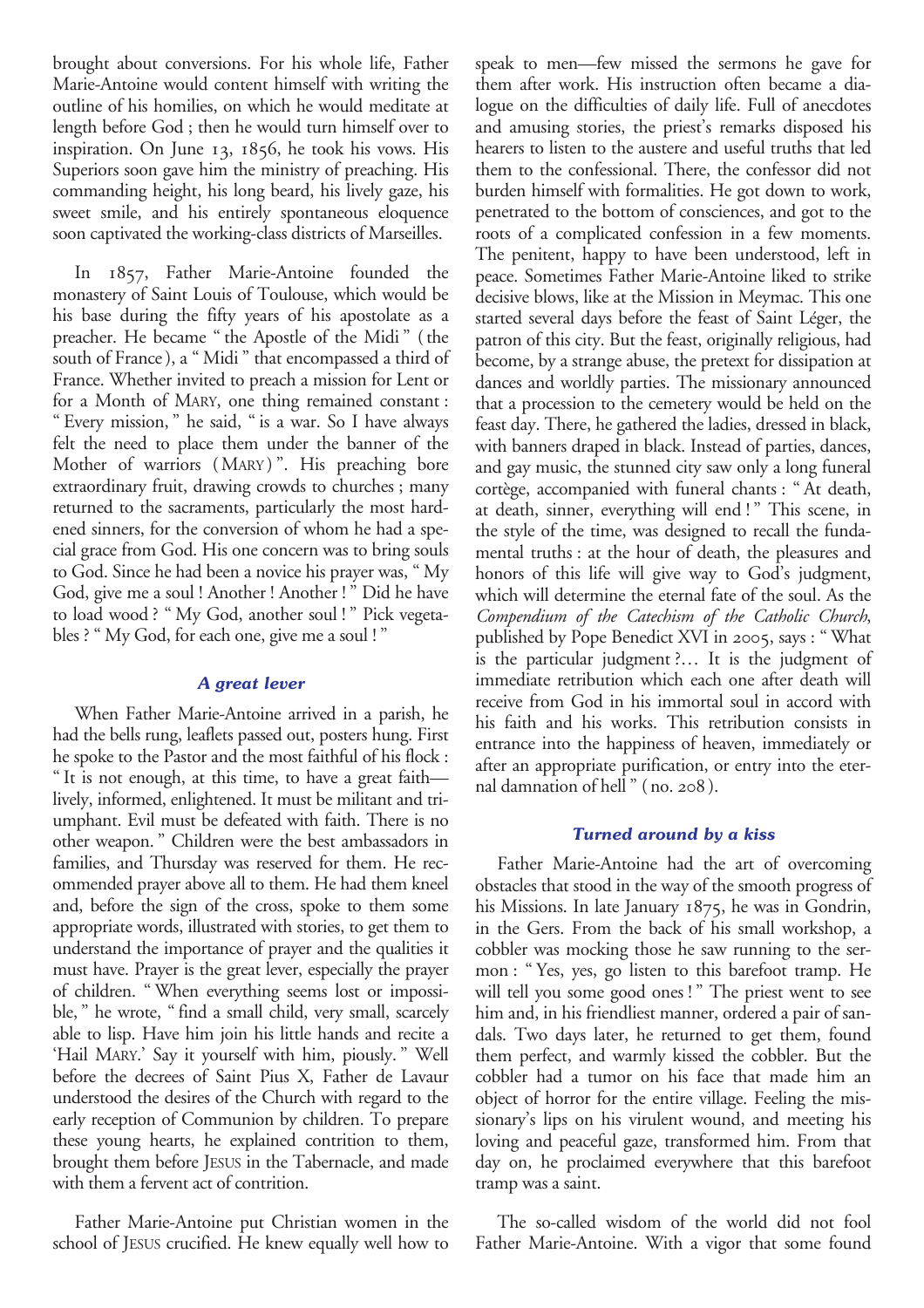excessive, he waged war on a vice already very widespread in the  $19^{th}$  century—onanism (cf. Gen. 38:8-10), or the separation of union and procreation in the conjugal act of spouses. Pope Paul VI would explain in the Encyclical *Humanæ Vitæ*: "If each of these essential qualities, the unitive and the procreative, is preserved, the use of marriage fully retains its sense of true mutual love and its ordination to the supreme responsibility of parenthood to which man is called" (no. 12). As a result, "any action which either before, at the moment of, or after sexual intercourse, is specifically intended to prevent procreation" is intrinsically evil (*Ibid*., 14; cf. *Catechism of the Catholic Church*, nos. 2369-2370). The issue is delicate, and many are afraid to address it. The authority and the missionary role of Father Marie-Antoine allowed him to remind listeners of this truth and awaken their consciences. "Alas! Vice and sterility have taken over at the family hearth! ... This vice inevitably leads society to death, because it attacks the source of life and violates the fundamental law of creation... In rebelling against the holy will of the Creator, spouses, unfaithful to the chaste and holy duties of their sublime vocation, wound His Heart."

## *"She has visibly assisted me"*

Father Marie-Antoine attributed all his success to the Virgin MARY. Therefore he spoke with unequalled tenderness and delicacy about Our Lady. "The heart of a mother is a masterpiece of God, and the Heart of MARY is the most beautiful of all mothers' hearts. In her, God and man met to give each other the kiss of holy and eternal love." He preached about MARY, consecrated parishes to her, founded confraternities and associations under her patronage, and organized pilgrimages to chapels dedicated to her. "In all of my missions," he said, "the good Virgin has visibly assisted me." So, whenever there was a nearby place of pilgrimage, he would lead the parish he had just evangelized there in thanksgiving. There, the faithful repeated the incessant cry of his heart: "*Omnia per MARIAM*, All through MARY!" Soon he would lead crowds to Lourdes.

Father Marie-Antoine met Bernadette Soubirous for the first time in July 1858, at the end of the Lourdes apparitions. He would write: "In growing up, this angelic child had retained all her sublime and holy simplicity... She made for me the same gestures as MARY. Until one has seen and heard these things, one has not yet known MARY." Pius IX had defined the dogma of the Immaculate Conception on December 8, 1854; the Virgin had come to confirm it on March 25, 1858. On January 18, 1862, a declaration by Bishop Laurence of Tarbes approved the apparitions and announced the construction of a sanctuary. During one of the apparitions, MARY had in fact asked, "Let people come here in pilgrimage... Let a chapel be built." These words did

not leave unmoved the Capuchin, the great mover of souls, the devotee of MARY. He would have no end to satisfying his Good Mother who asked for pilgrims. With the parish priest of Lourdes, Father Peyramale, he embarked on many projects. It was he who led the first large organized pilgrimages to the Grotto. In large part, he is the founder of the popular liturgy of Lourdes—the torch procession begun in 1863, the procession of the Blessed Sacrament and night prayers begun in 1886, the procession of the sick. It was at his initiative that the Stations of the Cross and the Calvaries by the sanctuaries were put up in 1886, as well as, the following year, the grotto of Les Espèlugues, dedicated to Our Lady of the Seven Sorrows and to Saint Mary Magdalene.

Lourdes became the main home of the Capuchin's zeal and the center of his operations for more than thirty years. There he found himself in his element, and became Lourdes' most popular preacher, confessor, and converter. He seemed to be the Virgin's confidant and the worker of her mercies; seeing him pray with such fervor, one would think that he saw MARY, as Bernadette once did. "You are helping the Blessed Virgin work her miracles," he would sometimes be told, not without a hint of malice. He would be content to smile, his lively faith finding it entirely natural that prayer was heard, and that the Heart of MARY could not resist her children's love. One day, a pilgrimage from Poitou was about to leave; among the many sick they had brought, not one felt even the beginning of an improvement. Some priests shared their sadness with the Capuchin. "Come, come, " he said, "let's pray together!" And from that moment, the miracles multiplied.

## *Before taking up the pen*

It was at Lourdes that Father Marie-Antoine met Émile Zola, the celebrated author praised by all. The Father urged him to convert. "All Christian philosophy, Monsieur Zola, is summed up in this: the flesh wars against the spirit, the spirit wars against the flesh. If the flesh wins, it is death. If the spirit wins, it is life—the life that JESUS CHRIST gave to the world... You must," continued the Father, "find here your road to Damascus." Following this meeting, Father Marie-Antoine wrote a letter to the author, who was preparing a book: "The event at Lourdes is the great divine event of our century, and the heart alone understands divine things. But to understand them, it must be pure. Blessed are the pure of heart, for they shall see God! Before taking up the pen, purify your heart. Purify it with a good confession, and then put it in touch with God with a holy and fervent Communion. After that, take up the pen and begin your book." But instead of listening to him, Zola would write a novel against pilgrimage to Lourdes. Father Marie-Antoine then wrote to one of Zola's colleagues, the very anticlerical Émile Combes, at the time in dan